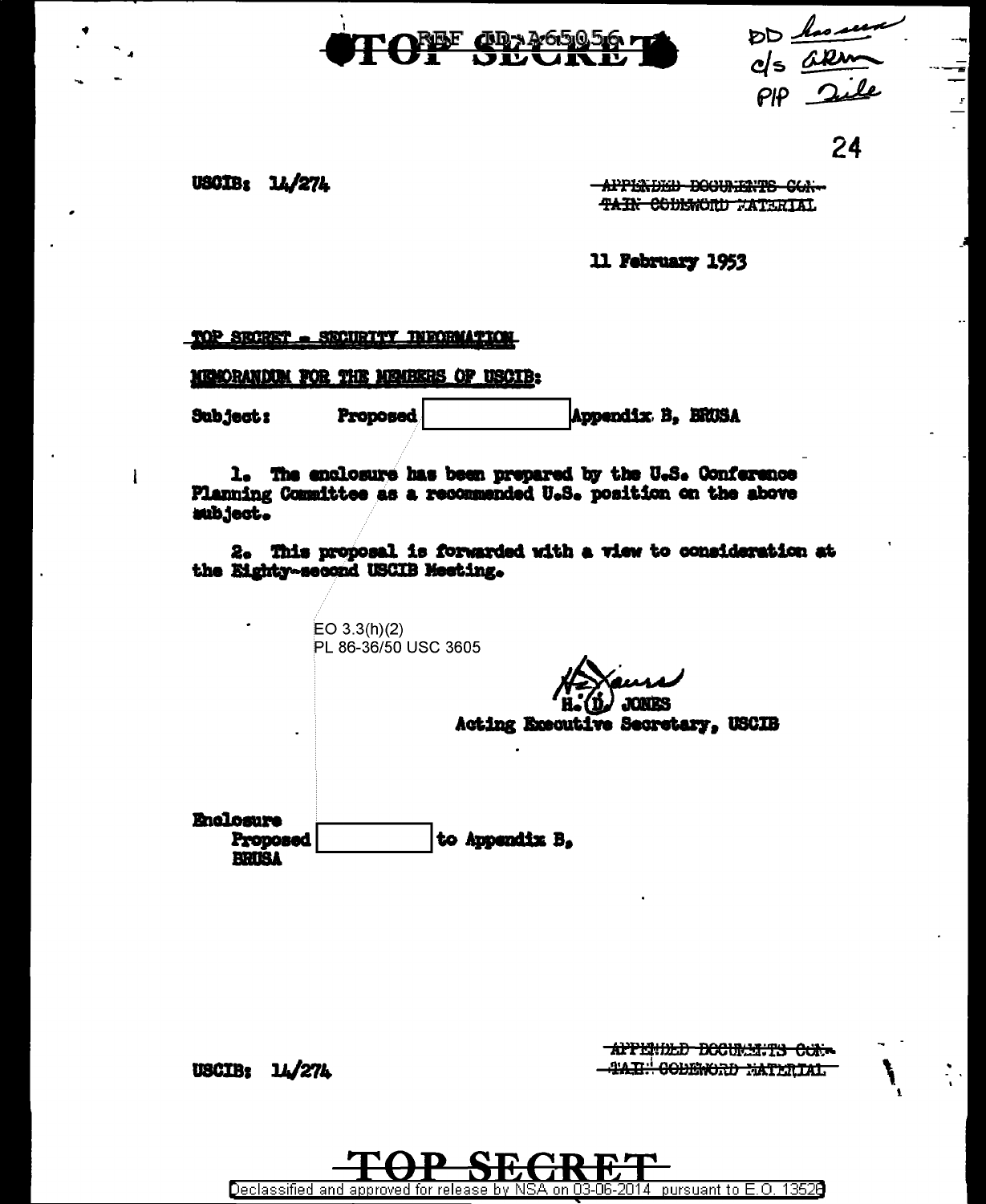

r<del>com –</del><br>Iorain

TOP SECRET CANOE - SECURITY INFORMATION

MEMORANDUM FOR THE MEMBERS OF USCIB

 $\overline{\phantom{a}}$ 

 $EO 3.3(h)(2)$ PL 86-36/50 USC 3605

| <del>᠆ᡰᢗᡰᡟ᠊ᡈᡄ</del> ᡰᢛ᠋ᡣ᠋ᠸ<br>… BUMBER 53- |
|--------------------------------------------|
| <b>COPY</b>                                |
| PAGFS                                      |
| Form, 781-C108C TOP SECRET GANOE           |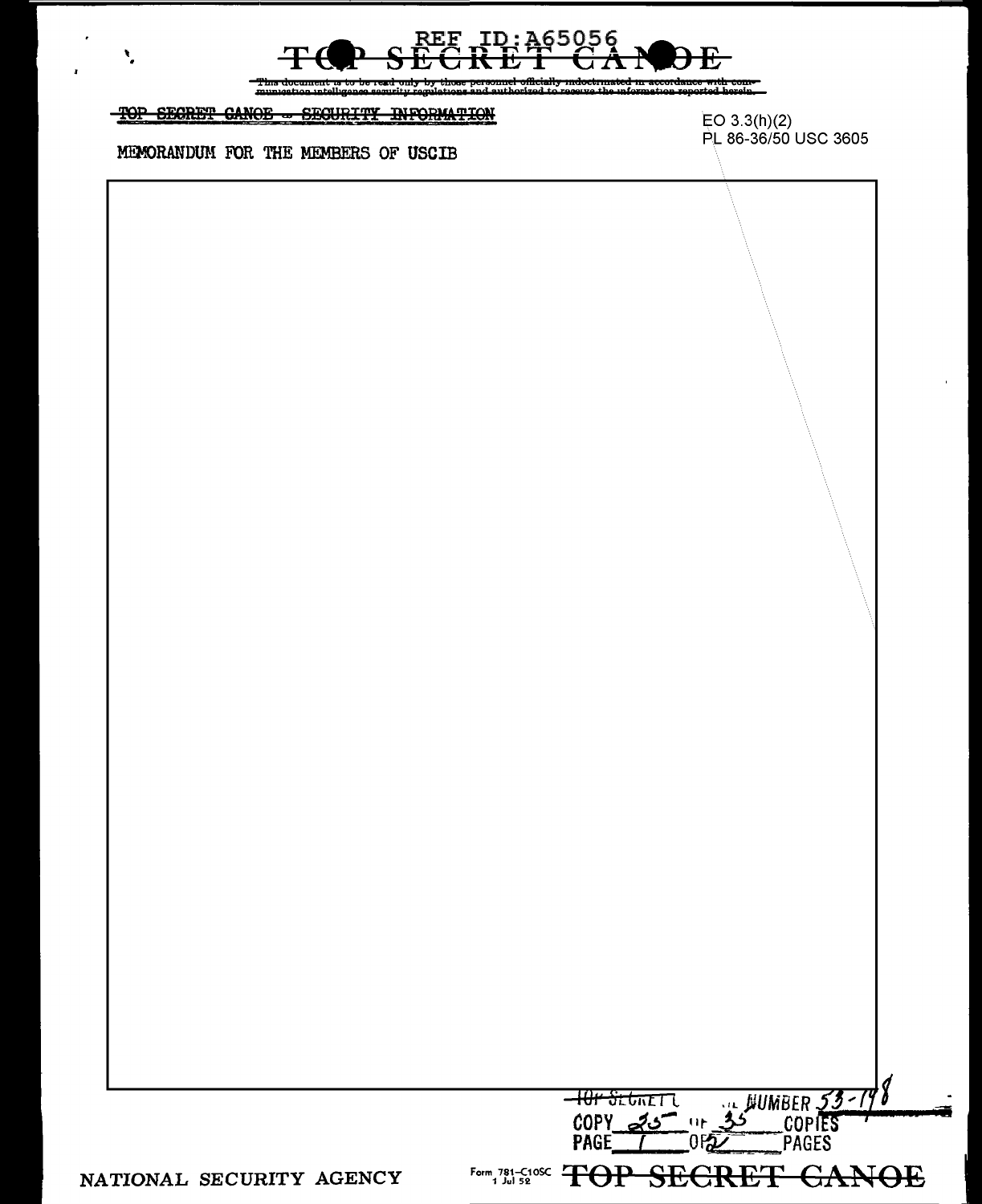

TOP SECRET CANOE -SEQURITY INFORMATION



| OLGAET C. VL NUMBER<br>$\mathbb{P}^1$ $\mathbb{P}^1$ $\mathbb{R}$<br>$2$ PAGES |
|--------------------------------------------------------------------------------|
| Form 781-C10SC<br><b>AQE</b><br>TOP SECRET CAN                                 |

 $\mathbf{r}$ 

NATIONAL SECURITY AGENCY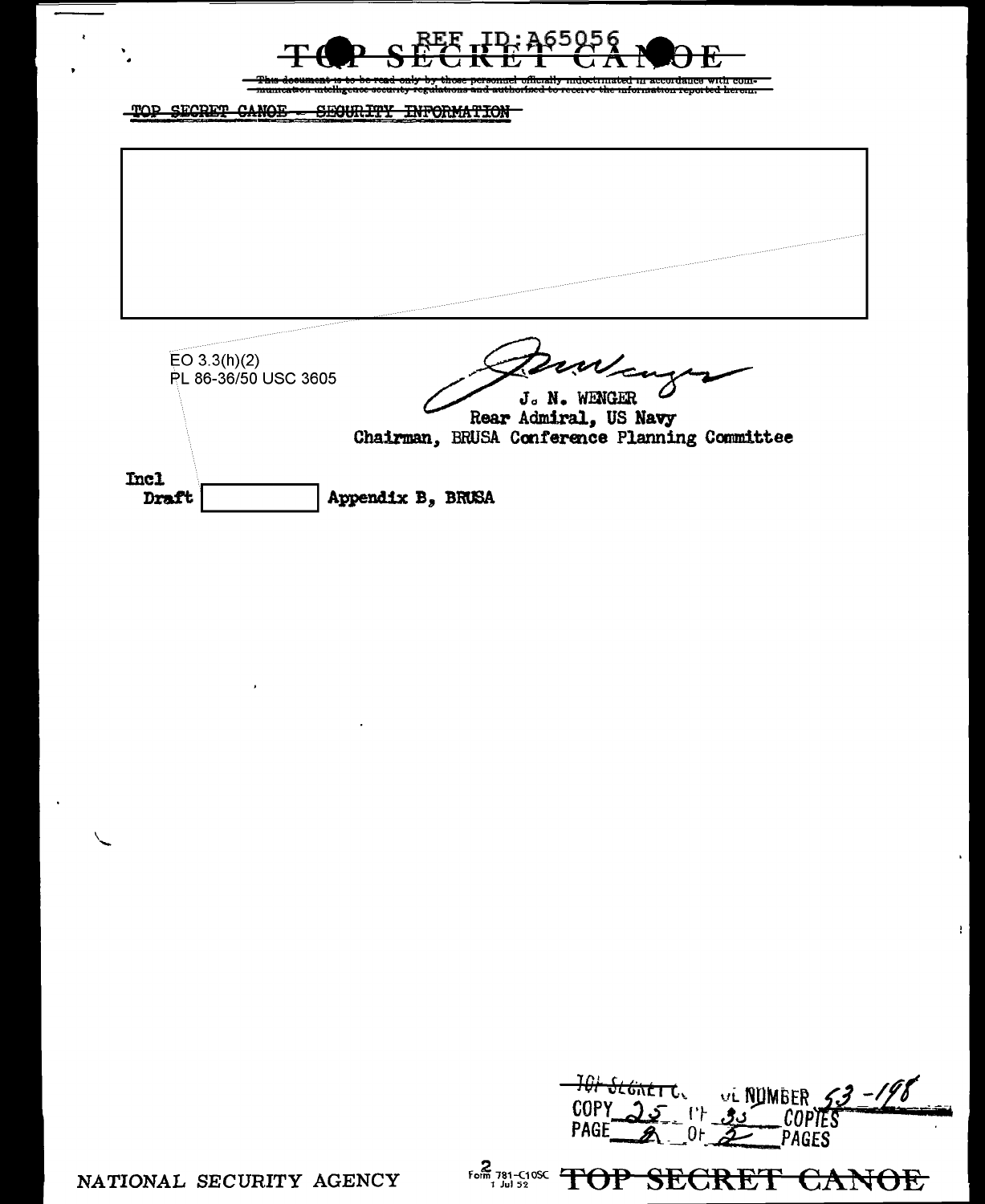

mdoctrmated in accordance with come<br>receive the mformation reported herein.

# TOP SECRET CANOE - SECURITY INFORMATION

 $\epsilon$ 

 $\ddot{\cdot}$ 

EO 3.3(h)(2)<br>PL 86-36/50 USC 3605

 $\overline{\phantom{a}}$ 



ARMED FORCES SECURITY AGENCY  $^{F0RM}_{18}$   $^{781-0105C}_{310}$   $^{761}$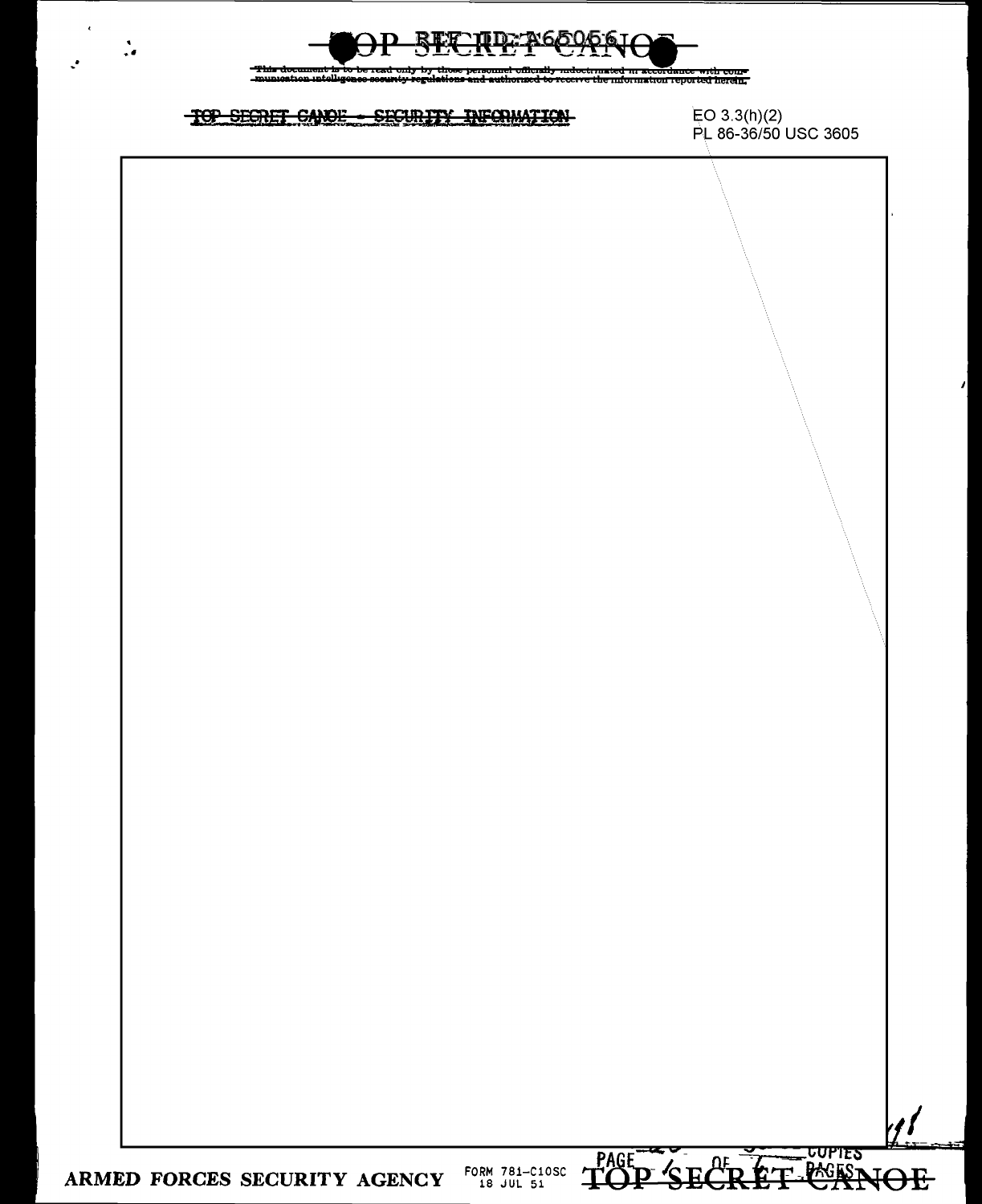

ed <del>m accordance with com-</del><br>mformation reported herein. 33

### TOP SEXTET CANOE - SECURITY INFORMATION

 $\overline{a}$ 

 $EO 3.3(h)(2)$ PL 86-36/50 USC 3605

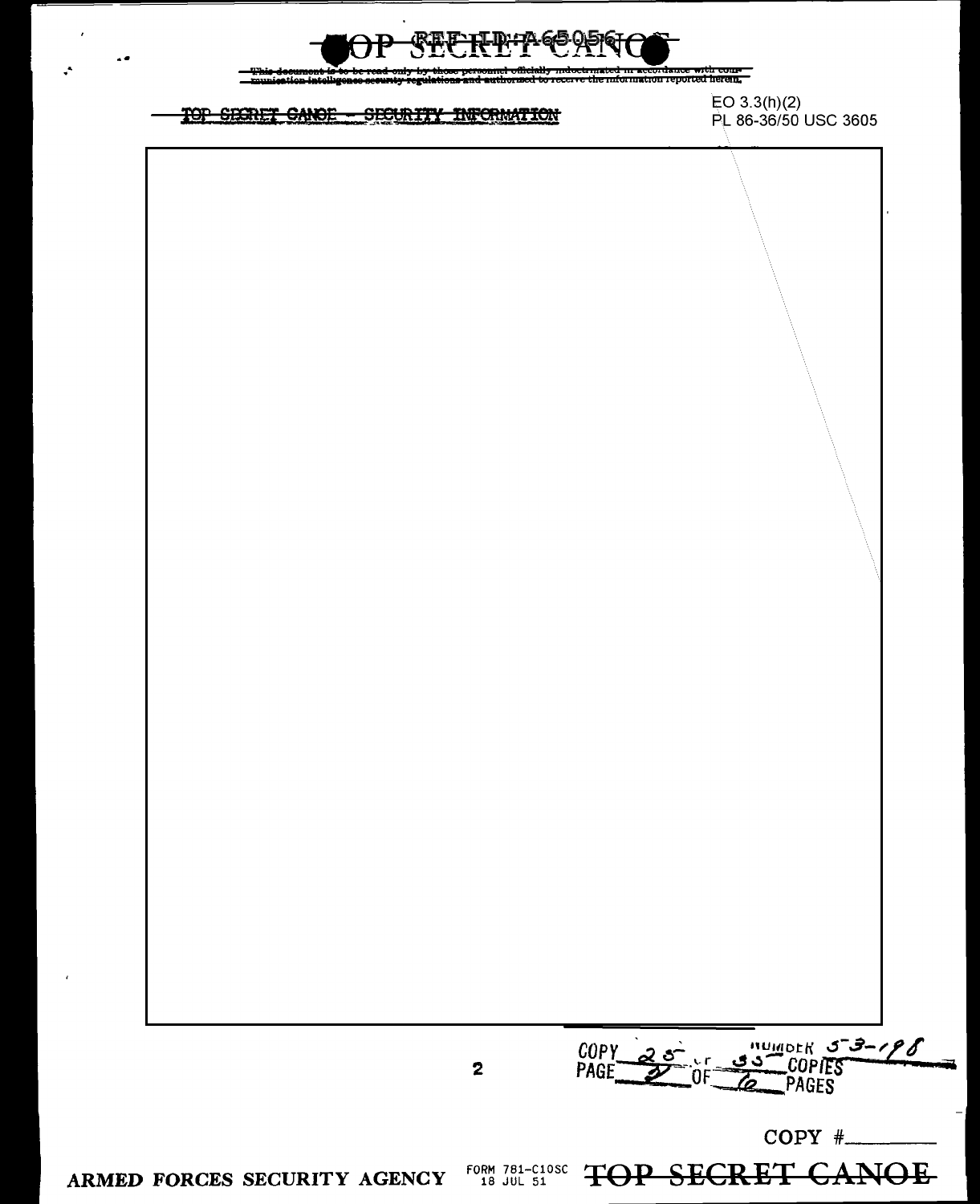

 $\ddot{\bullet}$ 



<del>: accordance with com-</del><br>mation reported herein,

## TOP SEERET CANOE - SEEBILY INFORMATION

 $EO 3.3(h)(2)$ PL 86-36/50 USC 3605



FORM 781-C10sc TOP SECRET CANOE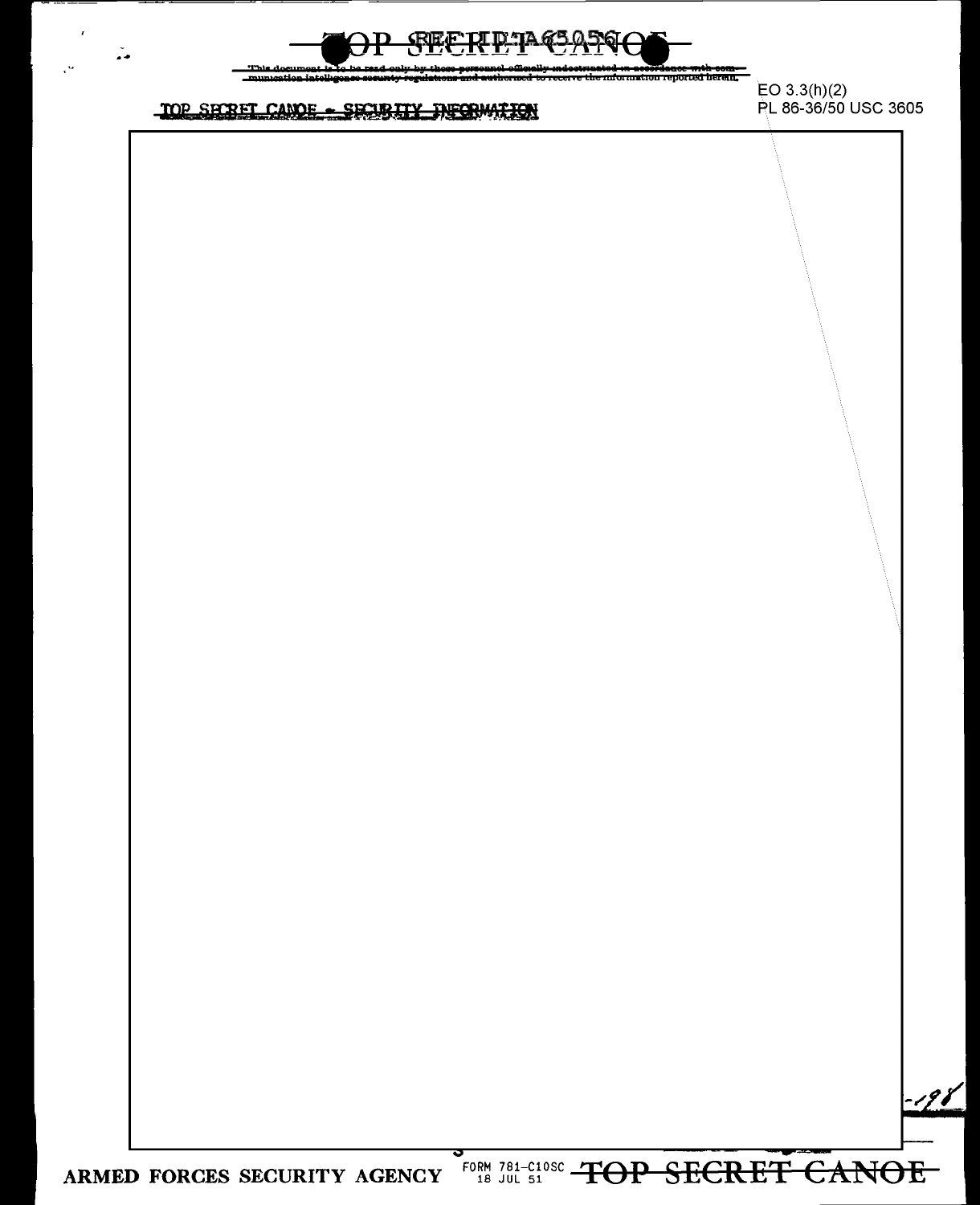



. . . . <del>: With *s*om ...</del><br>stod horoin ...

## TOP SECRET CANOE - SECURITY INFORMATION

EO 3.3(h)(2) PL 86-36/50 USC 3605

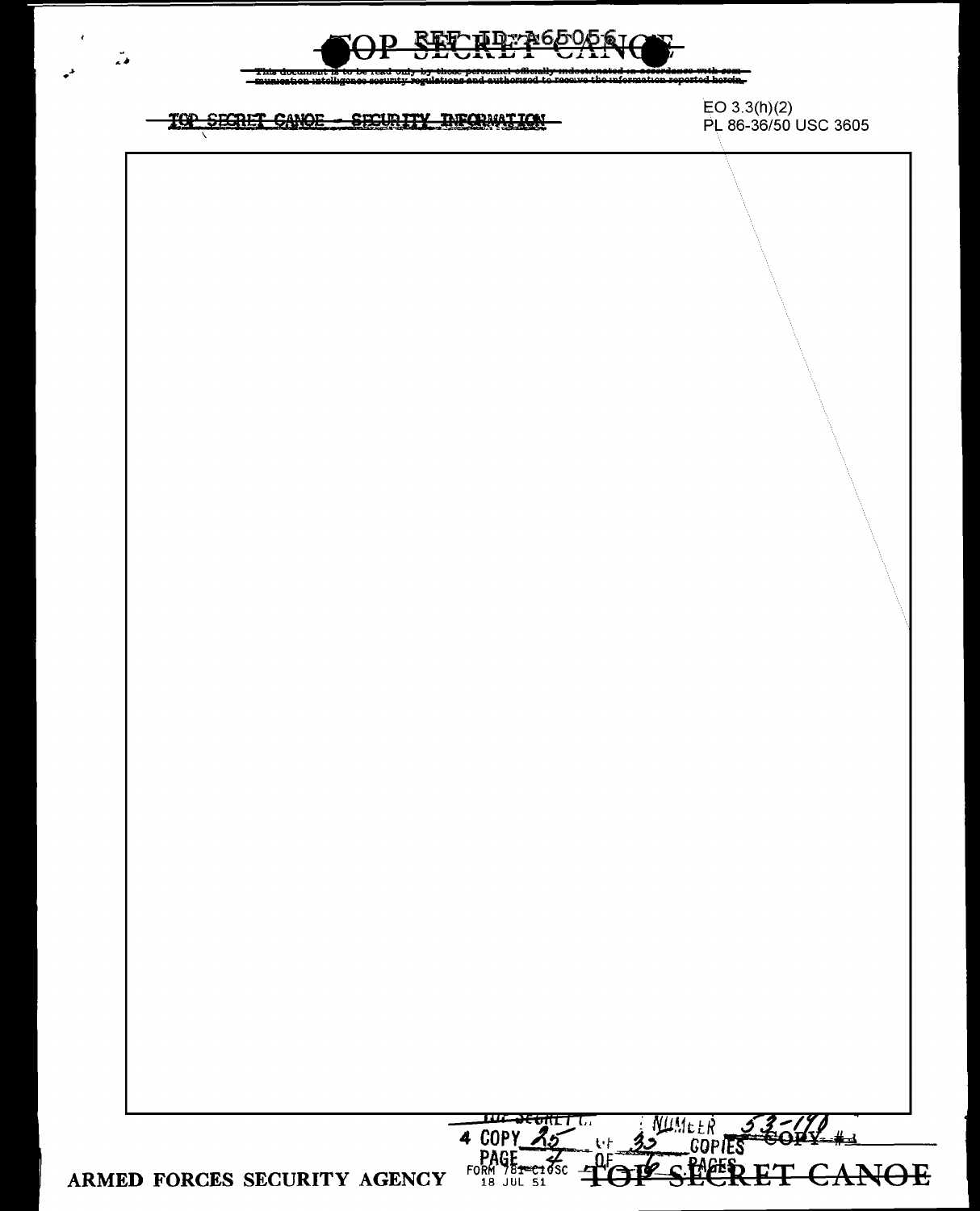



This document is to be read only by those personnel officially indoctrinated in accordance with com-<br>munication intelligence security regulations and authorized to receive the information reported herein.

### TOP SECRET CANOE - SECURITY INFORMATION

 $EO 3.3(h)(2)$ PL 86-36/50 USC 3605



COPY  $#$ 

ARMED FORCES SECURITY AGENCY FORM 781-C10SC TOP SECRET CANOE